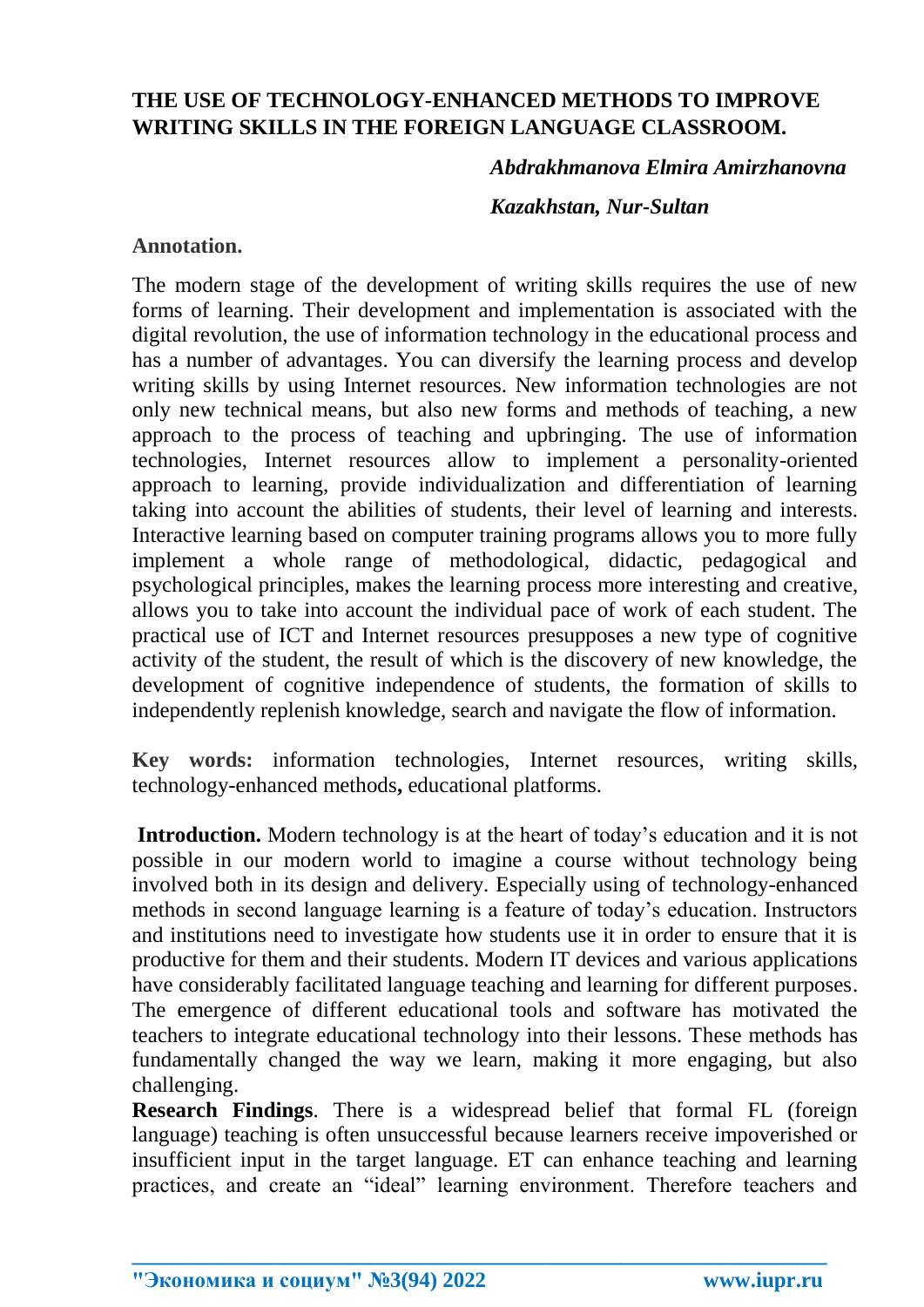students are encouraged to use ET, since it can have a great impact on improving student learning and assist development. It can empower teachers and learners, "transforming teaching and learning processes from being highly teacher dominated to student centered". Activities implemented via new technologies are meant to engage and foster the student's own sense of agency. Consequently, the student is not perceived as a passive consumer of knowledge, but rather an active and responsible learner, engaged in collaboration and information sharing in a resource-rich environment within and beyond the classroom. The ability to write is one of the most important skills that develop in students throughout the process of learning foreign language. The task of the teacher in teaching writing is not reduced only to the selection and provision of the necessary materials for organization of the educational process, but also to the removal of psychological and linguistic difficulties through feedback from students and competent organization of the educational process. Nonnative speakers of English also need to be proficient in the written language for professional reasons. It is noted that nonnative students who communicate well in English, both with classmates and teachers, often have considerably lower written skills. One of the most difficult tasks is to motivate such students to work on their written skills because they are less motivated to work at acquiring accurate writing language skills. Despite the availability of language tools and computer programs for language learning, and also of virtual platforms there is evidence that students need to be encouraged to gain confidence and motivation in writing, which is an emotional as well as a cognitive ability. One method that has been suggested for building students' writing confidence and motivation is to engage in social networking within classroom contexts. Although motivation carries equal weight in all four categories of English as a Foreign Language (EFL), listening, speaking, reading, and writing, writing is considered the most difficult skill. Motivation can be subdivided into intrinsic (i.e., a student's own interest in a task), and extrinsic (i.e., external factors such. Motivation and attitude play a vital role in second language learning, with motivated students using more second language writing strategies than others. The various applications used in the construction of blogs, animation creativity, audio materials and interactive games have facilitated and further strengthened the T & L methods. This is said to be so because it can attract more students to use the existing technology in the present time, which is the 21st century. The use of technological media in education is necessary to improve existing methods and approaches in a more systematic and efficient teaching and learning process.

The emergence of different educational tools and software has motivated the teachers to integrate educational technology into their lessons. Technology has fundamentally changed the way we learn, making it more engaging, but also challenging.

We conducted a training experiment using tasks created on Internet platforms to improve students' writing activity. In the control group, classes were held traditionally. During the experiment, I used the Kahoot platform most often. It is a popular learning platform for conducting quizzes, creating tests and educational games. The platform has a web version. The main mode of Kahoot is

**\_\_\_\_\_\_\_\_\_\_\_\_\_\_\_\_\_\_\_\_\_\_\_\_\_\_\_\_\_\_\_\_\_\_\_\_\_\_\_\_\_\_\_\_\_\_\_\_\_\_\_\_\_\_\_\_\_\_\_\_\_\_\_\_**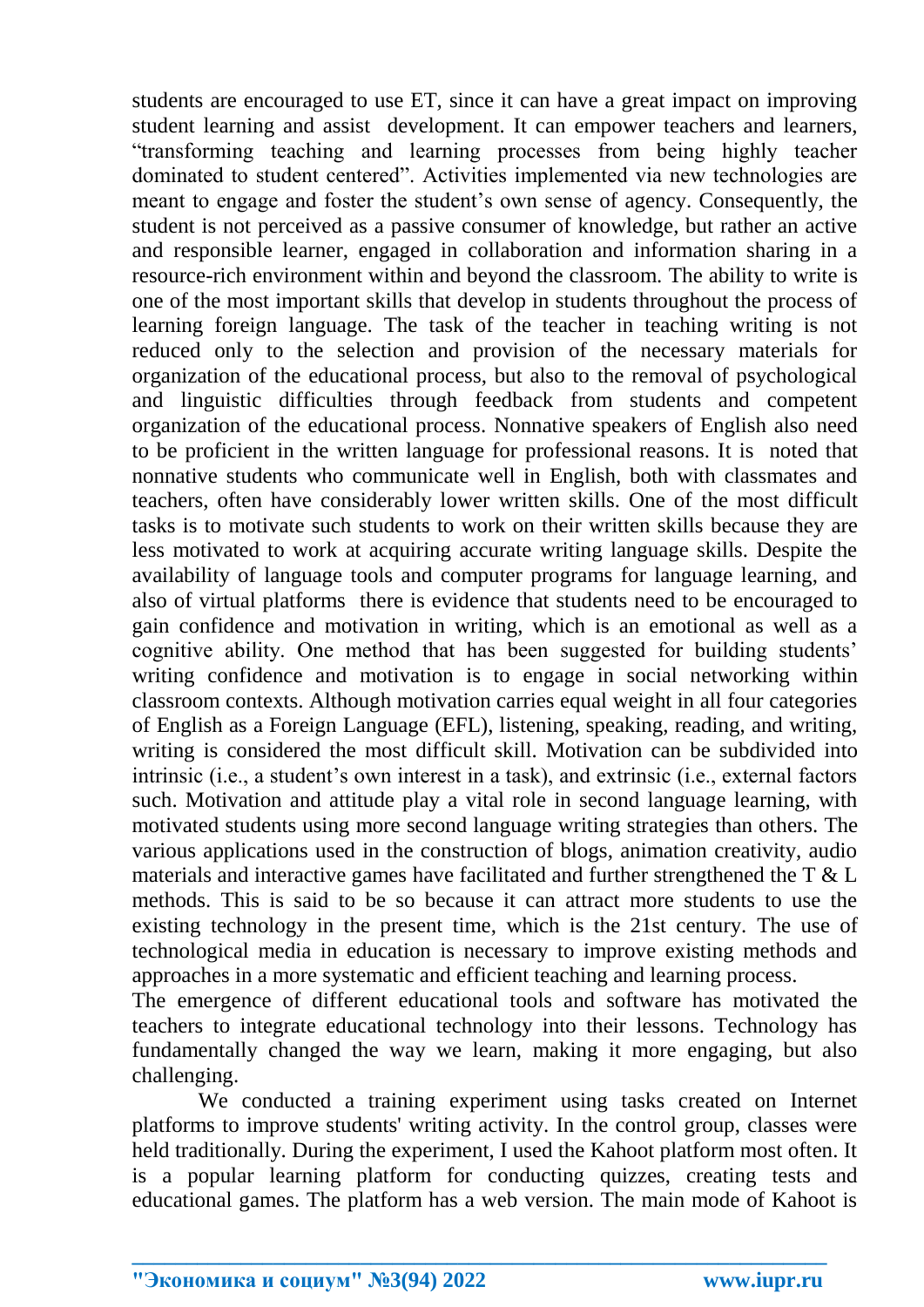the quiz creation mode. Recently, several more functions have been added to it, which can be used with maximum benefit in English lessons and inspire students with self-study and diversify assignments. Kahoot is also suitable for competitive group games. To do this, there are two modes on the platform — Challenge and Host live. Another platform that has also attracted the attention of both teachers and students is Baamboozle. This is a very recently appeared service. He is called the designer of didactic games. He will help the teacher to conduct didactic games in the classroom, where team competitions can be organized. A lot of informative and educational tasks on various topics can be found on the ReadWriteThink website.



During the experiment, the following results were shown (Figure 1).

**Figure 1.** The results of the control section of students' knowledge of the control and experimental groups after the educational experiment.

The figure shows that the level of written activity of students in the experimental group has increased markedly compared to the beginning of experimental pedagogical practice: from 57.4% at the ascertaining stage of the experiment to 80% at the formative stage. the stage of the experiment, in the control group - the level of writing activity has not changed.

Positive dynamics of educational achievements of schoolchildren in practice:

- the majority of schoolchildren have formed a positive motivation to study English and literature;
- communication skills are developing more actively, the skill of a creative approach to solving educational tasks is being formed, speech and written development is being improved.

**Conclusion.** We concluded that more research was needed about digital writing tools. Based on the results obtained in the course of experimental pedagogical work on the problem of the development and formation of written activity based on the use of Internet resources, it seems possible to conclude that:

- the use of Internet resources and platforms has a positive effect on the quality and speed of learning;
- the use of websites creates conditions for active mental activity of students, stimulates intellectual activity of students and improves communication skills;

**\_\_\_\_\_\_\_\_\_\_\_\_\_\_\_\_\_\_\_\_\_\_\_\_\_\_\_\_\_\_\_\_\_\_\_\_\_\_\_\_\_\_\_\_\_\_\_\_\_\_\_\_\_\_\_\_\_\_\_\_\_\_\_\_**